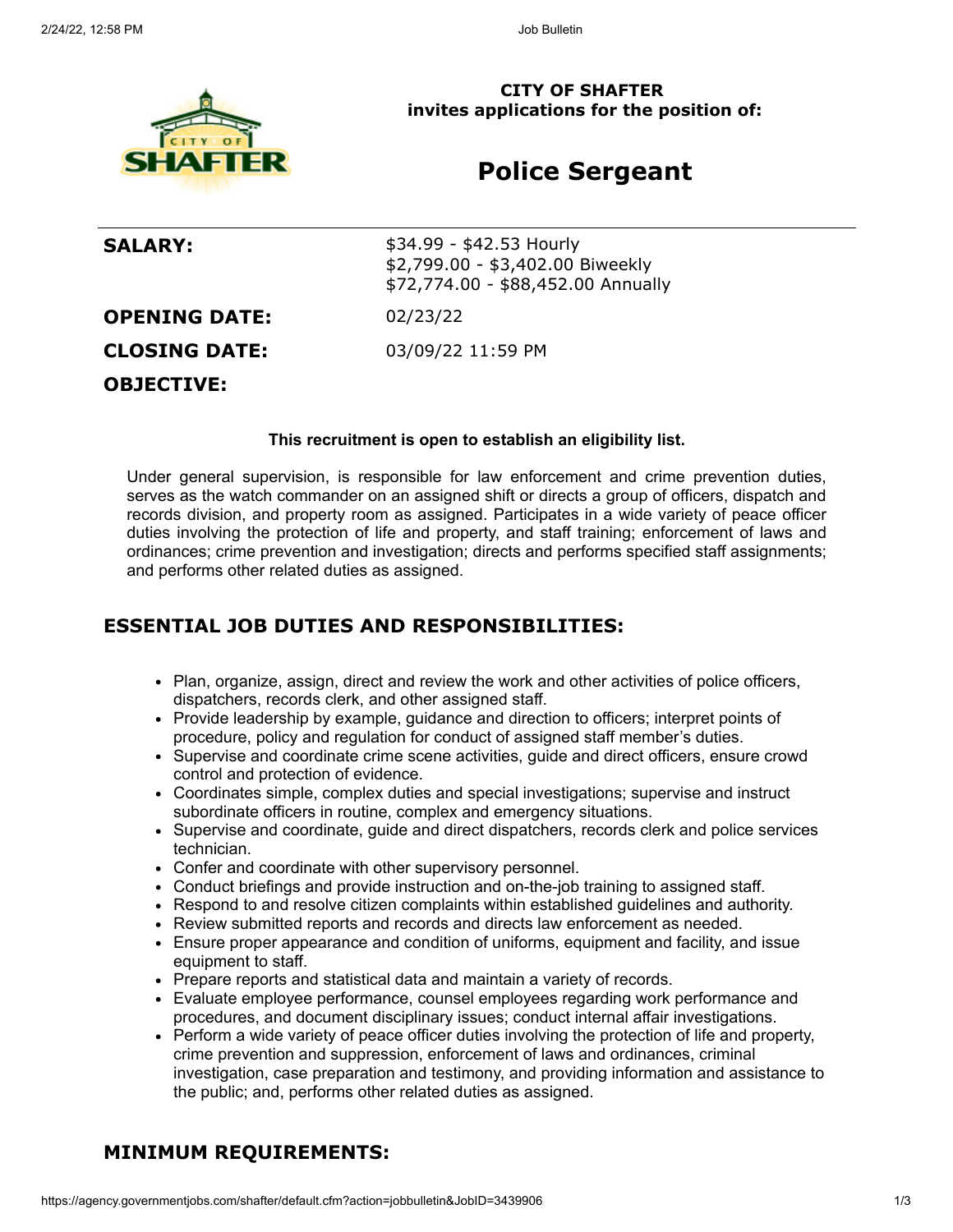- In addition to all the requirements of a police officer, must have a minimum of five years of full-time police officer experience in a municipal or county law enforcement agency.
- Must have a minimum of one-year experience as senior police officer with successful completion of the probationary period.
- Possession of a POST Intermediate, Advanced or Supervisory Certificate is desired.
- Relevant college course work or college degree is preferred and relevant experience in patrol operations and philosophies is desired.
- Must have knowledge of principles, practices, techniques, and equipment used in law enforcement; basic supervisory principles and practices; laws, codes, regulations, and court ruling governing suspect rights, search and seizure, and rules of evidence; safety practices and precautions pertaining to the work; and, use and care of firearms.
- Valid California Class C Driver license and good driving record.

## **KNOWLEDGE, SKILLS, AND ABILITIES:**

- Possess analytical skills to identify problems and opportunities, review possible alternative courses of actions before selecting one, utilizing information resources available when making decisions.
- Possess strategic problem solving skills to develop feasible solutions to problems, recommend actions, designed to prevent problems from occurring, and refer problems to upper management when necessary.
- Possess good communication skills to effectively convey ideas, both written and oral.
- Ability to effectively read and understand information contained in memos, reports, and bulletins.
- Possess creative decision making skills to evaluate or make independent decisions, based on experience or knowledge, without supervision.
- Ability to comprehend and to follow instructions, including verbal and written instructions from supervisor.
- Strong time management skills in order to meet deadlines.
- Possess planning and organizing skills to develop long-range plans to solve complex problems or take advantage of opportunities, establish systematic methods of accomplishing goals.
- Mathematical ability to calculate basic arithmetic problems without the aid of a calculator.

### **Application Process:**

Incomplete applications will be rejected. Application packets must contain the following:

- 1. City of Shafter Employment Application
- 2. Resume
- 3. POST Intermediate, Advanced or Supervisory Certificate if applicable

### **Selection Process:**

Each phase of the examination is weighted at 100%. Applicants must receive a passing score on each to proceed to the next phase.

**Written Examination:** Is tentatively scheduled for **March 23, 2022 at 1:00 p.m**. A two (2) hour timed written examination will be conducted. The examination consists of problem solving, decision making, planning, supervision, field operations, legal principles, and written communication.

**Recommended study guides are:** Lannone, N. Supervision of Police Personnel, 8th Edition. Prentice Hall, 2013. Includes chapters 1, 2, 3, 4, 5, 6, 8, 10, 11, 12, and 13 Swanson, C. Criminal Investigation, 11th Edition. McGraw-Hill, 2012. Includes chapters 2, 3, 4, 5, 6, 13, 14, 20, and 22 Hale, C., Police Patrol Operations and Management, 3rd Edition. Prentice Hall, 2004. Includes chapters 2, 4, 5, 6, 7, 8, 10, and 13

**Oral Examination:** Is tentatively scheduled for **April 21, 2022** (time to be determined) in which the panel will asses experience, knowledge, skills and abilities. Only candidates with a passing written examination score will be invited to the interview examination. A passing score has not